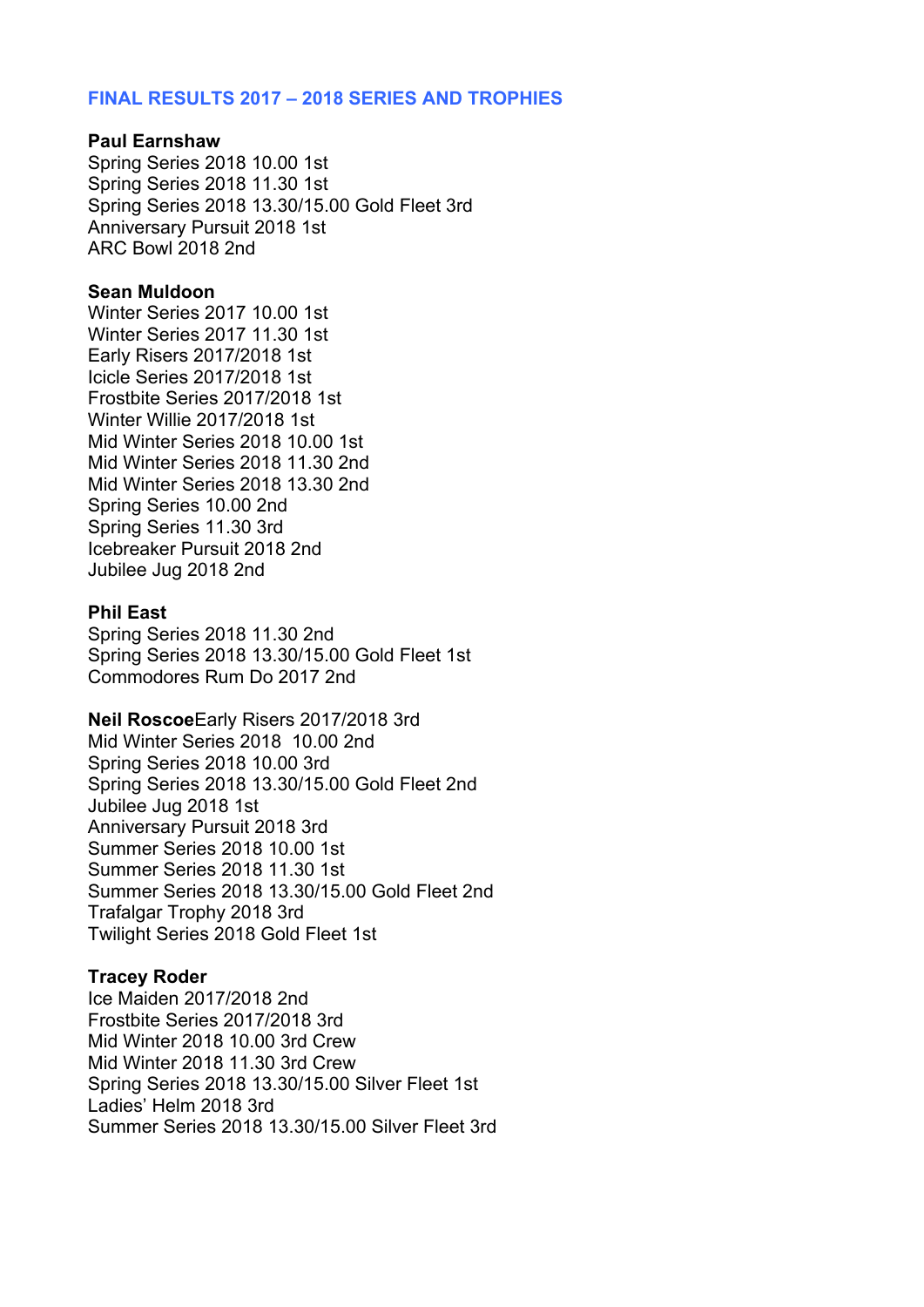### **Julie Wilson**

Winter Series 2017 10.00 3rd Winter Series 2017 13.30 3rd Ice Maiden 2017/2018 1st Frostbite Series 2017/2018 2nd Weatherhead Trophy 2017/2018 2nd Mid Winter Series 2018 13.30 3rd Evening Series 2018 Silver Fleet 3rd Crew Twilight Series 2018 Silver Fleet 1st Crew Civil Service Silver Cup 2018 1st Crew

#### **Mike Corboy**

Winter Series 2017 13.30 3rd Crew Early Riser 2017/2018 2nd Ice Maiden 2017/2018 1st Crew Icicle Series 2017/2018 2nd Frosbite Series 2017/2018 2nd Crew Weatherhead Trophy 2017/2018 2nd Crew Weatherhead Trophy 2017/2018 3rd Mid Winter Series 2018 10.00 3rd Mid Winter Series 2018 11.30 3rd Mid Winter Series 2018 13.30 3rd Crew Ice Breaker 2018 3rd

#### **Tristan Corboy**

Early Riser 2017/2018 2nd Crew Weatherhead Trophy 2017/2018 3rd Crew Icicle Series 2018 2nd Crew Mid Winter Series 2018 10.00 3rd Crew Mid Winter Series 2018 11.30 3rd Crew Ice Breaker Pursuit 2018 3rd Crew

# **Richard Pakes**

Commodore's Rum Do 2017 1st Ice Breaker Pursuit 2018 1st Mid Winter Series 2018 11.30 1st Mid Winter Series 2018 13.30 1st ARC Bowl 2018 3rd

#### **Vic Hardingham**

Icicle Series 2017/2018 3rd Winter Willie 2017/2018 2nd Weatherhead Trophy 2017/2018 1st

#### **Rachel Hardingham**

Icicle Series 2017/2018 3rd Crew Winter Willie 2017/2018 2nd Crew Weatherhead Trophy 2017/2018 1st Crew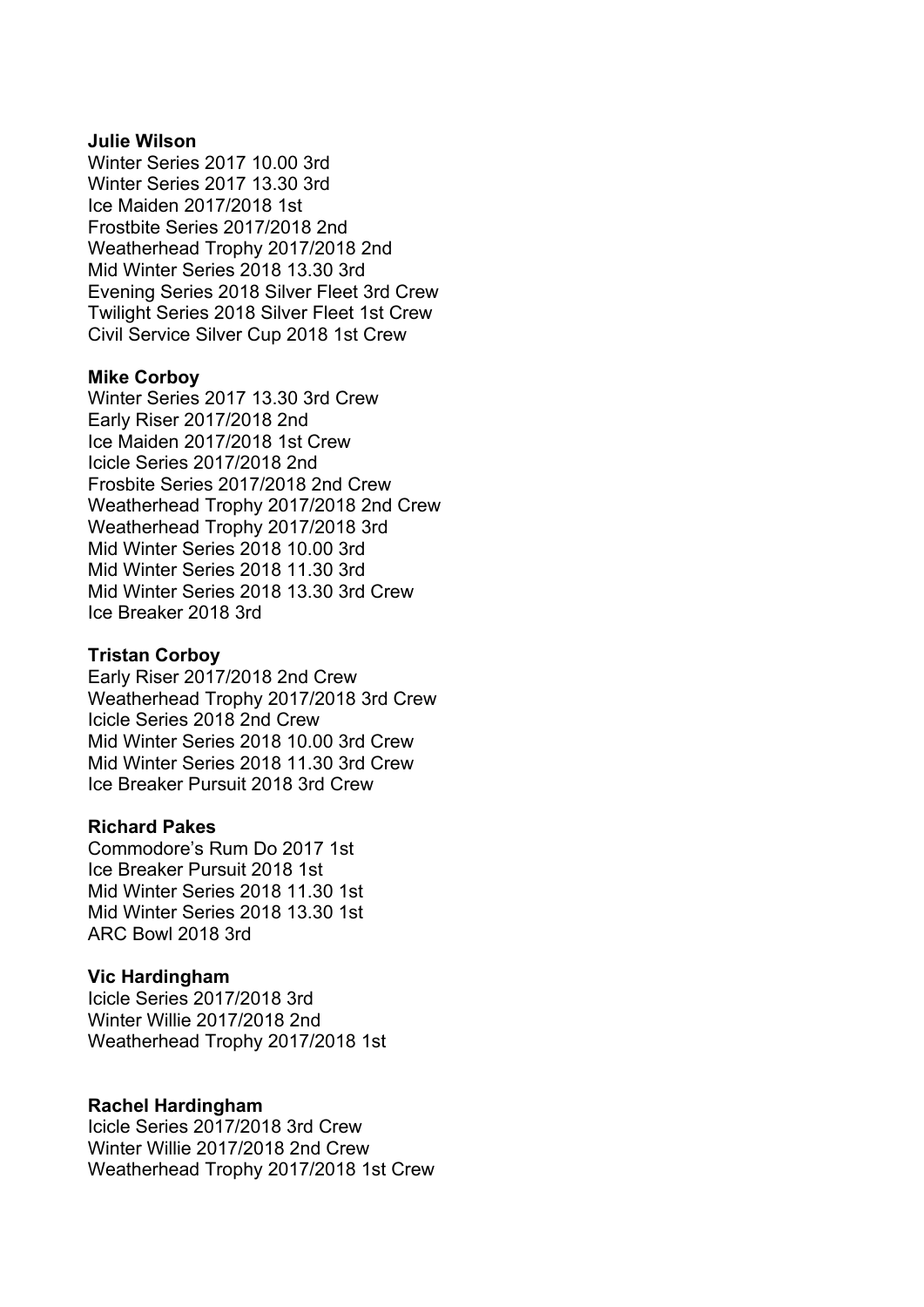# **Geoff Birch**

Winter Series 2017 10.00 2nd Jubilee Jug 2018 3rd Summer Series 2018 10.00 2nd Summer Series 2018 11.30 2nd Summer Series 2018 13.30/15.00 Silver Fleet 1st

## **Ali Boyd**

Evening Series 2018 Gold Fleet 3rd Anniversary Pursuit 2018 2nd Twilight Series 2018 Gold Fleet 2nd

## **Russell Perry**

Winter Series 2017 11.30 2nd Winter Series 2017 13.30 2nd Commodore's Rum Do 3rd

## **David Machin**

Winter Series 2017 11.30 2nd Crew Winter Series 2017 13.30 2nd Crew

## **Alistair Goodwin**

Winter Series 2017 13.30 1st Solstice Race 2018 1st August Pursuit 2018 1st Laser Cup 2018

### **Fraser Goodwin**

Winter Series 2017 13.30 1st Crew Solstice Race 2018 1st

# **Olly Anderson**

Winter Series 2017 10.00 3rd Crew Solstice Race 2018 1st

### **Adrian Lumb**

Evening Series 2018 Gold Fleet 1st Twilight Series 2018 Gold Fleet 3rd Supernova Port Award

### **Barrie Lyman**

Evening Series Gold Fleet 2018 2nd August Pursuit 2018 3rd Laser Cup 2018 3rd

### **David Bailey**

Spring Series 2018 13/30/15.00 Bronze Fleet 1st Evening Series 2018 Bronze Fleet 1st Willian Lyman Trophy 2018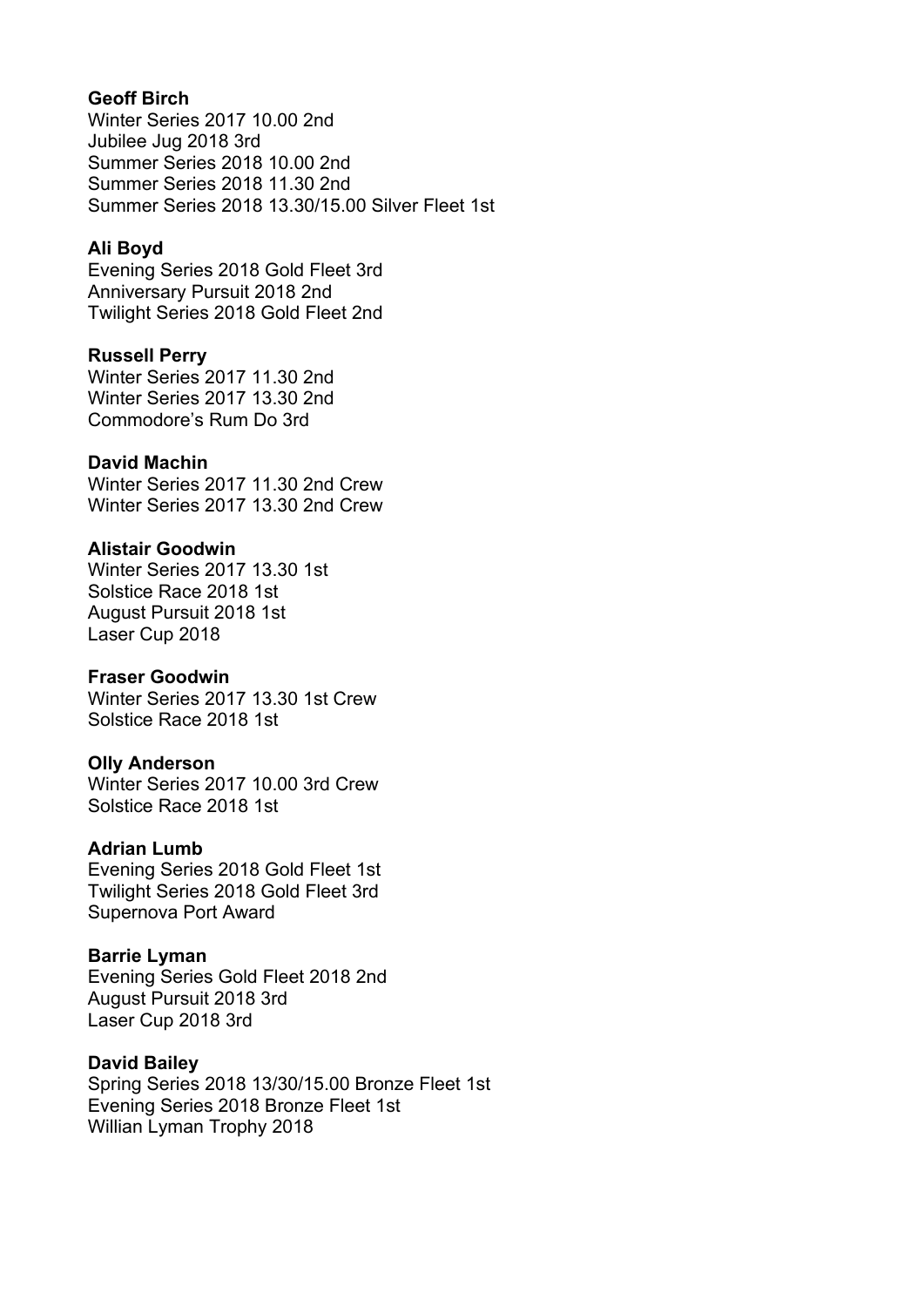# **Lily Gosling**

Winter Series 2017 11.30 2nd Crew Winter Series 2017 13.30 2nd Crew Spring Series 2018 1330/1500 Bronze Fleet 2nd

## **Stephen Goddard**

Winter Series 2017 11.30 3rd Spring Series 2018 13.30/1500 Bronze Fleet 3rd

# **Cyrus Goddard**

Solstice Race 2018 1st Match Race 2018 3rd

## **David Roder**

Spring Series 2018 13.30/15.00 Silver Fleet 2nd Summer Series 2018 13.30/15.00 Silver Fleet 2nd

# **Ann Miles**

Spring Series 2018 13.30/1500 Silver Fleet 3rd

**Jennie Miles** Spring Series 2018 13.30/1500 Silver Fleet 3rd Crew

**Lawrence Hills** Evening Series 2018 Bronze Fleet 2nd Dennis Cooke Trophy 2018 2nd

# **Robert Cummings**

Evening Series 2018 Bronze Fleet 3rd

**Paul Bates** Evening Series 2018 Silver Fleet 1st

**Marc Sandham** Evening Series 2018 Silver Fleet 2nd

# **Robin Stubbs**

Civil Service Silver Cup 2018 1st Evening Series 2018 Silver Fleet 3rd Twilight Series 2018 Silver Fleet 3rd

# **Nigel Tebutt**

Winter Willie 2017/2018 3rd Summer Series 2018 1.00 3rd Trafalgar Trophy 23018 3rd

### **Joanna Pakes**

Ladies' Helm 2018 1st